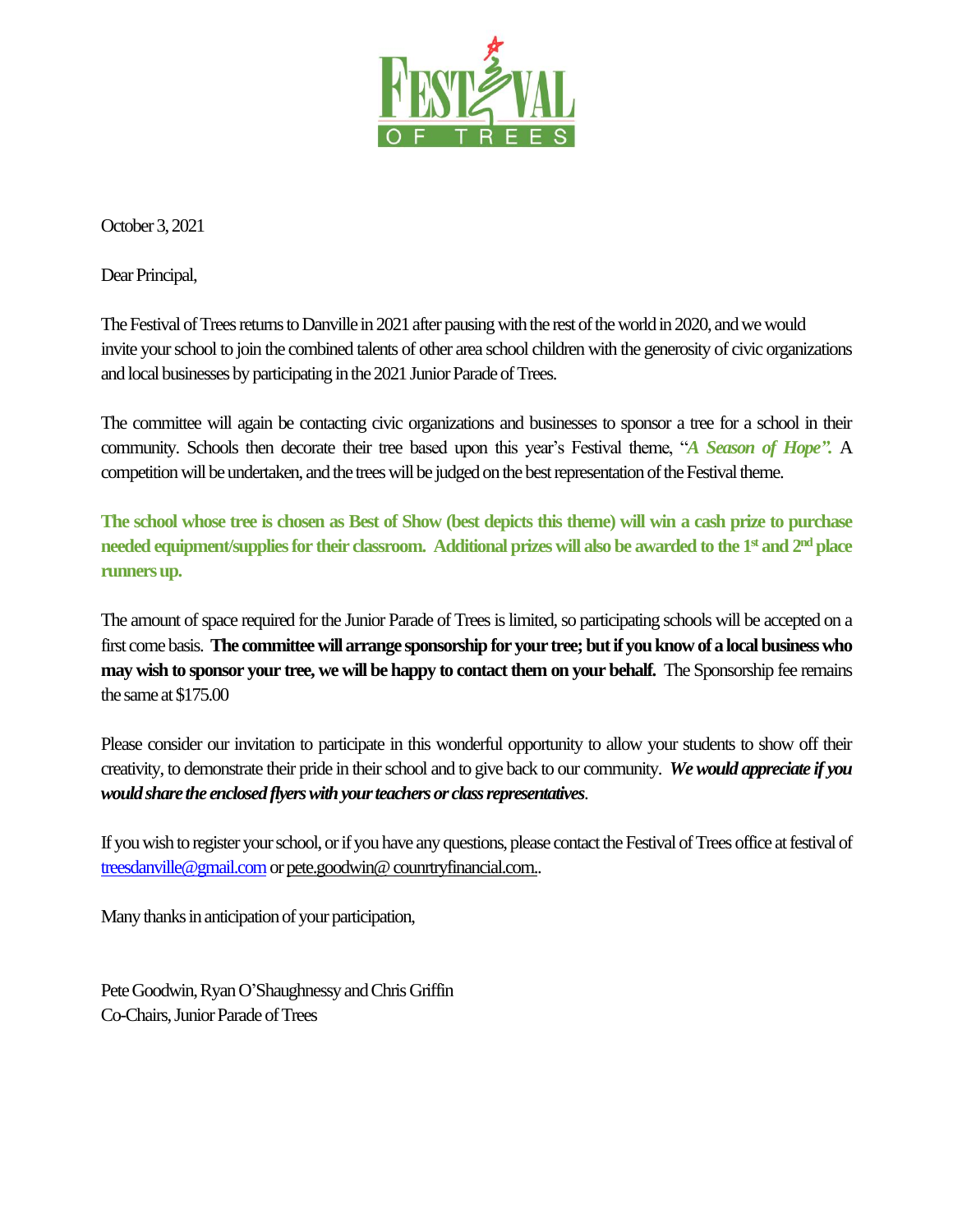### Danville Festival of Trees 2021 Junior Parade of Trees Decorating Guidelines

Thank you for participating in the Festival of Trees, Junior Parade of Trees for 2021. By participating, you agree to decorate your tree according to theme guidelines. Trees will be judged based on the best representation of the Festival theme, **"A Season of Hope"**

This year trees will need to be completely decorated and delivered to the David S. Palmer Arena on **Tuesday or Wednesday November 9 th and 10th, 2021 by 9pm**. Trees will be showcased at the Festival of Trees from November 13-17.

#### **Enclosed you will find a tree transport bag. Place the decorated tree inside and tie at the top and bottom. Be sure to attach the enclosed tree tag with your school's information on it!**

#### **Decorating your Tree:**

- + All ornaments and decorations **MUST** be wired directly to the tree using floral wire (4" lengths work best). Remember these trees will be moved and picked up; so wire well.
- + Extra white, single color, or multi-colored lights are allowed on the pre-lit trees. Additional lights will require the school/class to send a power-strip for safety purposes; this power strip will not be returned and will go with the tree.
- + Arena space for each tree is limited. If your decorating will utilize space that exceeds the height of your tree by more than 1' and the width of your tree by more than 2', this **MUST** be pre-approved by the Junior Parade of Trees Co-Chairs, as this effects spacing and placement.
- + Trees will be transported after the Festival **in the tree bag provided to you**. Please be sure to securely attach the bag to the base of the tree to ensure proper protection during tear down. Fragile ornaments are not recommended as they do not travel well and may be broken in the transportation of the tree. We cannot be held responsible for any broken ornaments.
- + Do not use loop hangers on any ornament WIRE EVERYTHING.
- + Ornaments with inserted or slip-on hangers must be glued where the two pieces meet.
- + Larger, lighter ornaments show better and fewer are needed.
- + All decorative items at the base of the tree will go with the tree. Do not put anything under the tree that will not go with the tree; the buyer of the tree will receive everything that is underneath it.
- + **Please be advised that decorating costs are the responsibility of the school/class**. Be creative, handmade ornaments and crafts work well.

### **Thank you for helping us "Spread the Cheer" this year at the Festival of Trees!**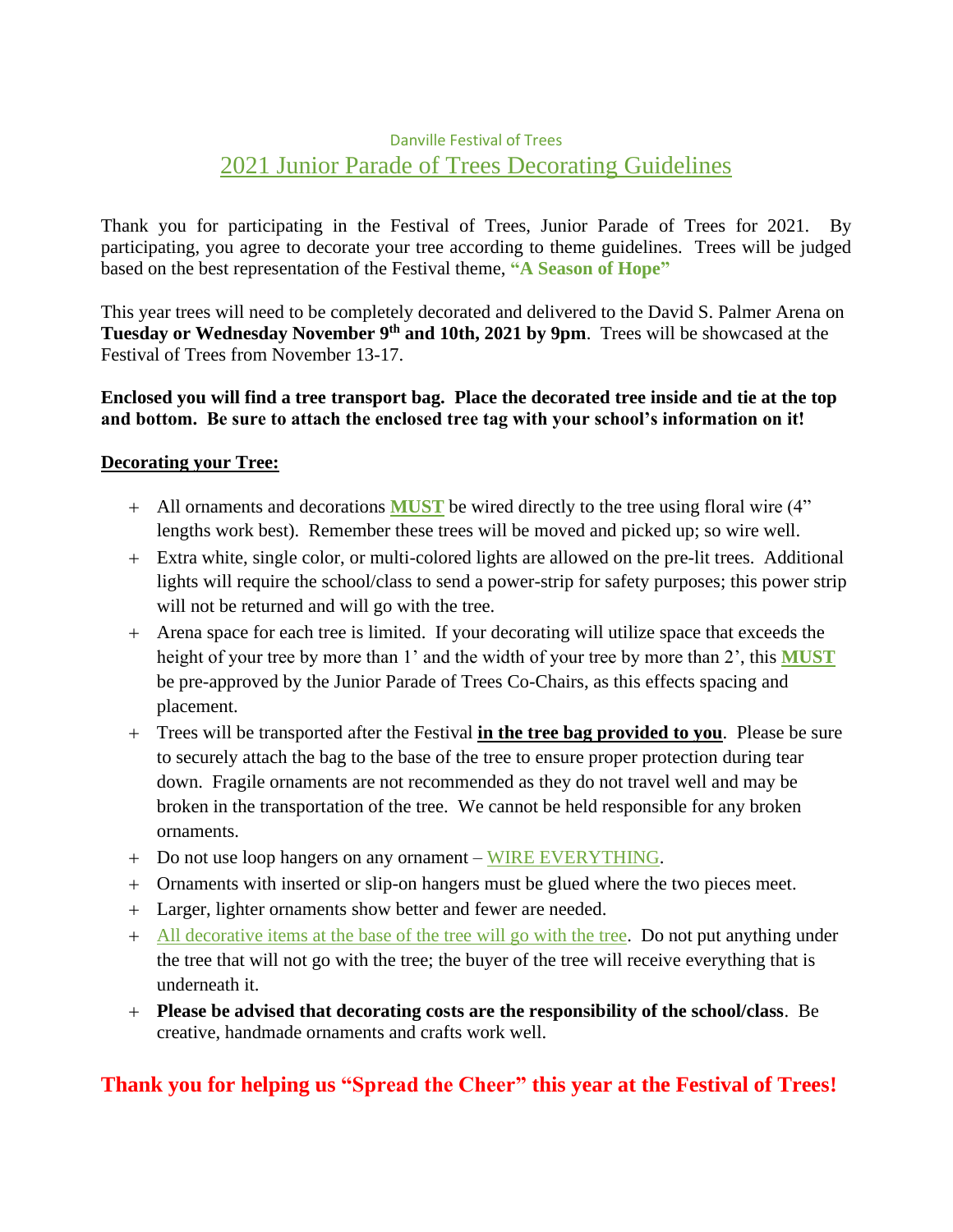

# **The Junior Parade of Trees needs your help!**

We're celebrating 24 years of the Festival of Trees and we want your class to join the fun. We need schools and classes to decorate 4-½ foot trees sponsored by area businesses, clubs, and organizations. All it takes to get started is your great ideas and a little creativity.

## **This year's theme is "A Season of Hope"**

All schools and classes should decorate their trees based on their interpretation of this theme. The tree that is chosen as best depicting this theme will win **a cash prize for equipment/supplies for their school or classroom.** Past winners include:

> Danville High School, National Honor Society Oakwood Grade School Kindergarten Schlarman Academy 3rd Grade Pinecrest Elementary Y- Kids Danville High School 3-D Design Class Bismarck-Henning Junior High Student Council Bismarck-Henning High Special Needs Class Jamaica Junior High Student Council

Trees will be showcased at the David S. Palmer Arena from **November 13-17, 2021**.

Space is limited, so contact us soon to reserve your space. Festivaloftreesdanville@gmail.com or

Pete Goodwin @ pete.goodwin@countryfinancial.com

Please provide the following information: **Name of school & class**, c**ontact name, daytime phone number & e-mail address**

## **Thank you for your support!**